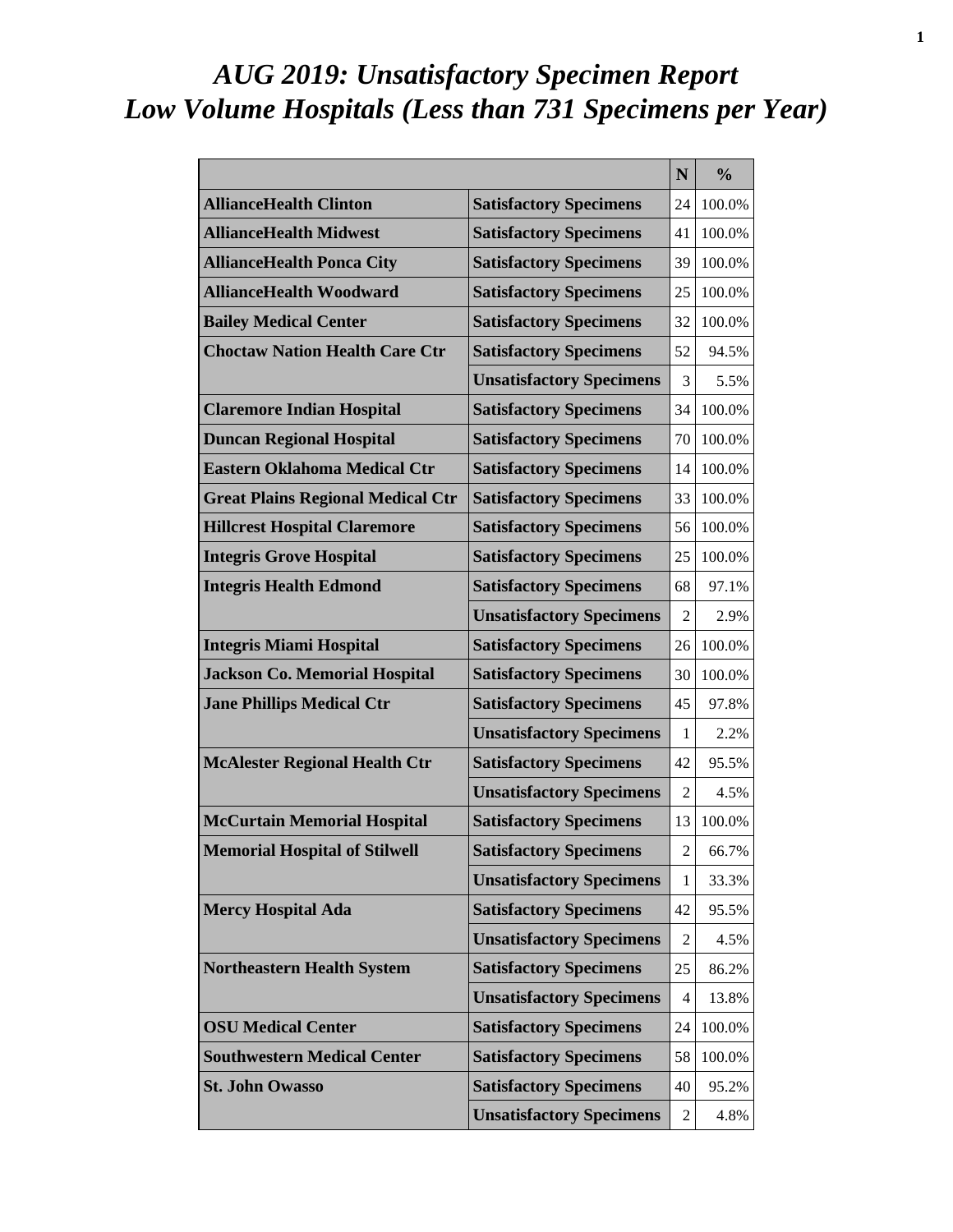# *AUG 2019: Unsatisfactory Specimen Report Low Volume Hospitals (Less than 731 Specimens per Year)*

|                                        |                               | $\frac{0}{\alpha}$ |
|----------------------------------------|-------------------------------|--------------------|
| <b>St. Mary's Regional Medical Ctr</b> | <b>Satisfactory Specimens</b> | 28 100.0%          |
| <b>Weatherford Regional Hospital</b>   | <b>Satisfactory Specimens</b> | 13 100.0%          |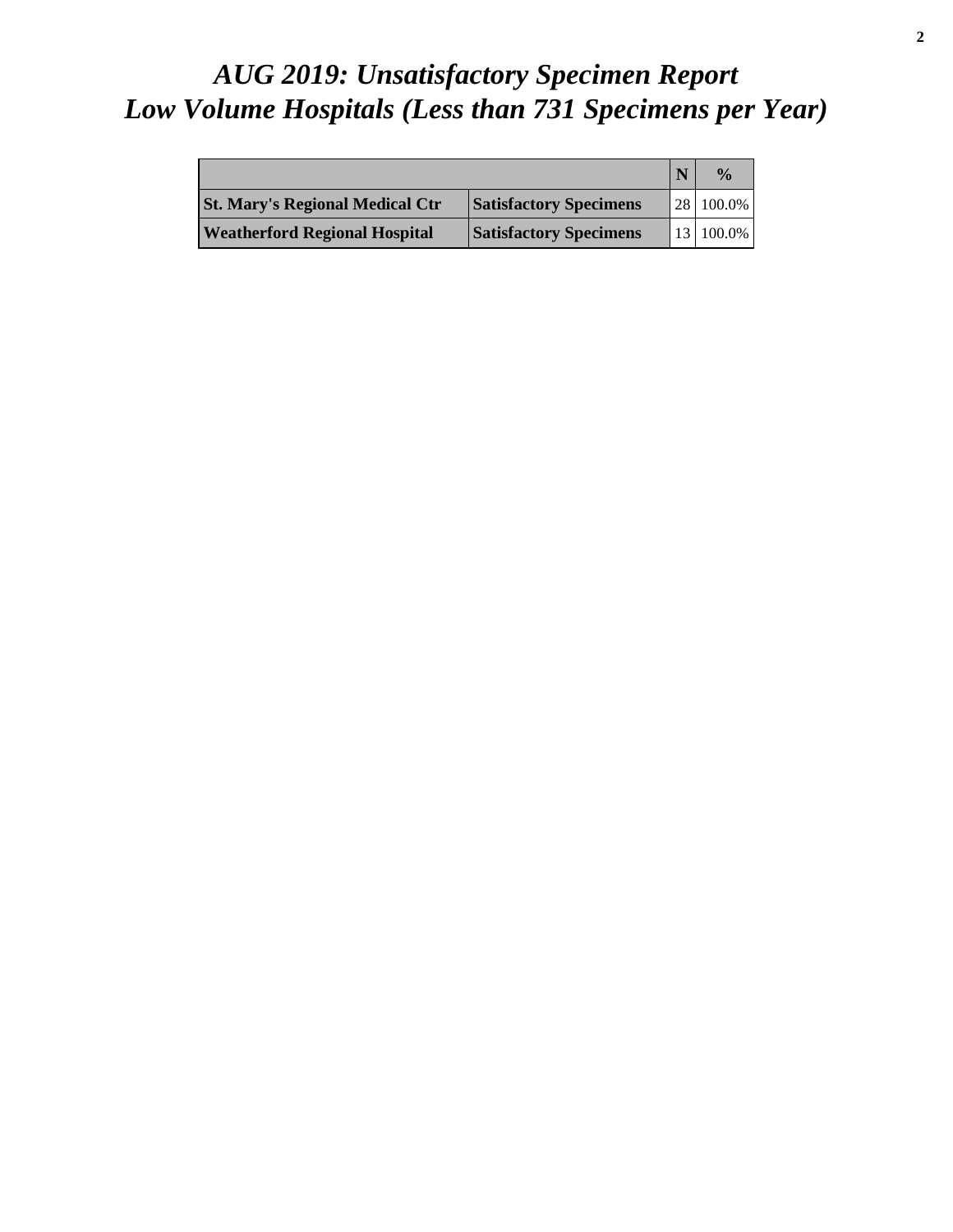#### *AUG 2019: Unsatisfactory Specimen Report Low Volume Hospitals (Less than 731 Specimens per Year)*

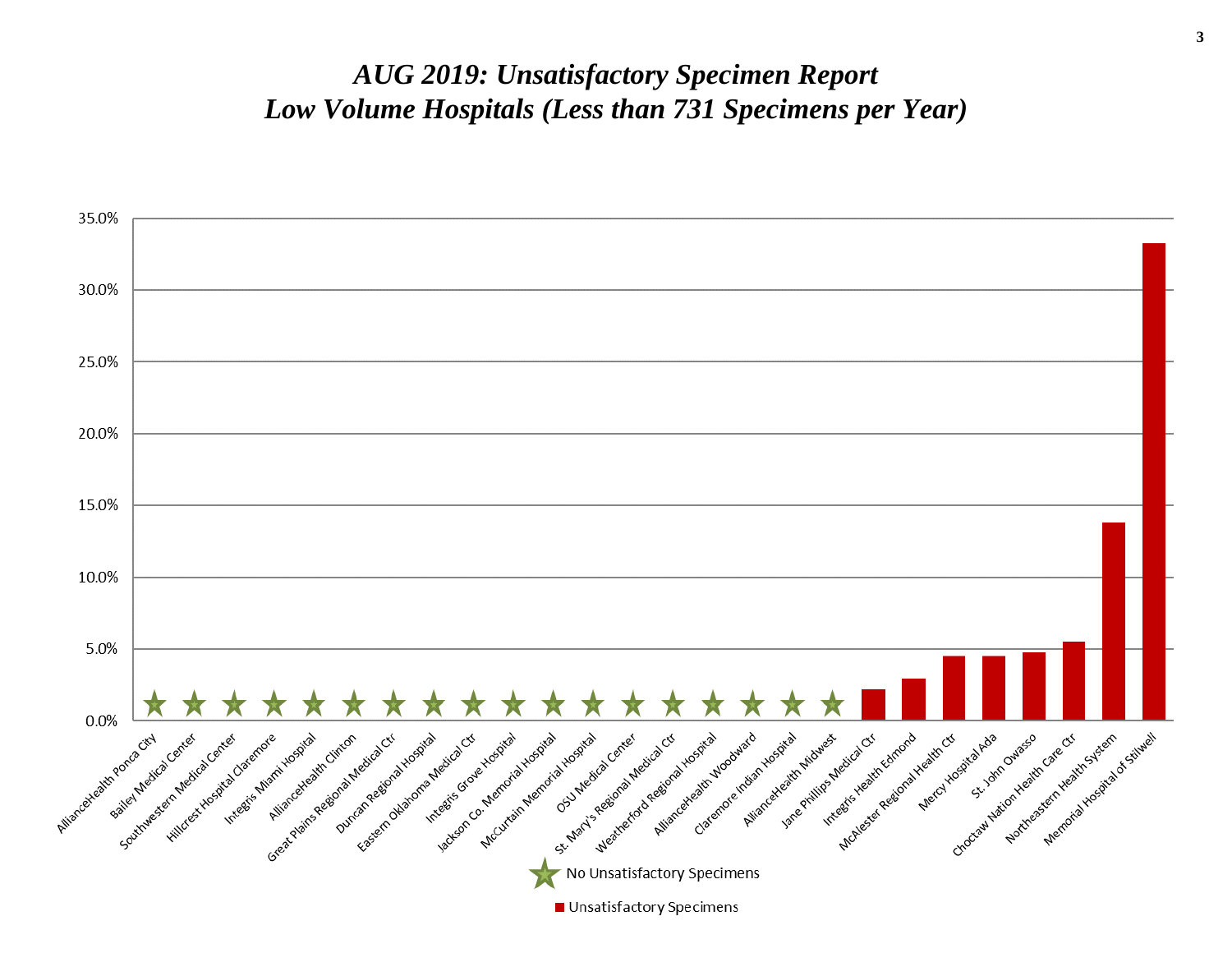# *AUG 2019: Unsatisfactory Specimen Report Medium Volume Hospitals (731-2499 Specimens per Year)*

|                                          |                                 | N              | $\frac{0}{0}$ |
|------------------------------------------|---------------------------------|----------------|---------------|
| <b>AllianceHealth Durant</b>             | <b>Satisfactory Specimens</b>   | 87             | 100.0%        |
| <b>Chickasaw Nation Medical Ctr</b>      | <b>Satisfactory Specimens</b>   | 99             | 94.3%         |
|                                          | <b>Unsatisfactory Specimens</b> | 6              | 5.7%          |
| <b>Comanche Co. Memorial Hosp</b>        | <b>Satisfactory Specimens</b>   | 117            | 88.0%         |
|                                          | <b>Unsatisfactory Specimens</b> | 16             | 12.0%         |
| <b>Hillcrest Hospital South</b>          | <b>Satisfactory Specimens</b>   | 139            | 96.5%         |
|                                          | <b>Unsatisfactory Specimens</b> | 5              | 3.5%          |
| <b>Integris Bass Baptist Health Ctr</b>  | <b>Satisfactory Specimens</b>   | 76             | 97.4%         |
|                                          | <b>Unsatisfactory Specimens</b> | $\mathfrak{D}$ | 2.6%          |
| <b>Integris Canadian Valley Hospital</b> | <b>Satisfactory Specimens</b>   | 83             | 100.0%        |
| <b>Integris Southwest Medical Ctr</b>    | <b>Satisfactory Specimens</b>   | 92             | 98.9%         |
|                                          | <b>Unsatisfactory Specimens</b> | 1              | 1.1%          |
| <b>Lakeside Women's Hospital</b>         | <b>Satisfactory Specimens</b>   | 114            | 100.0%        |
| <b>Mercy Hospital Ardmore</b>            | <b>Satisfactory Specimens</b>   | 79             | 98.8%         |
|                                          | <b>Unsatisfactory Specimens</b> | 1              | 1.3%          |
| <b>Saint Francis Hospital South</b>      | <b>Satisfactory Specimens</b>   | 76             | 100.0%        |
| <b>Saint Francis Muskogee</b>            | <b>Satisfactory Specimens</b>   | 52             | 100.0%        |
| <b>St. Anthony Hospital</b>              | <b>Satisfactory Specimens</b>   | 99             | 96.1%         |
|                                          | <b>Unsatisfactory Specimens</b> | 4              | 3.9%          |
| <b>St. Anthony Shawnee Hospital</b>      | <b>Satisfactory Specimens</b>   | 83             | 97.6%         |
|                                          | <b>Unsatisfactory Specimens</b> | $\mathfrak{D}$ | 2.4%          |
| <b>Stillwater Medical Center</b>         | <b>Satisfactory Specimens</b>   | 73             | 100.0%        |
| <b>WW Hastings Indian Hospital</b>       | <b>Satisfactory Specimens</b>   | 82             | 97.6%         |
|                                          | <b>Unsatisfactory Specimens</b> | $\overline{2}$ | 2.4%          |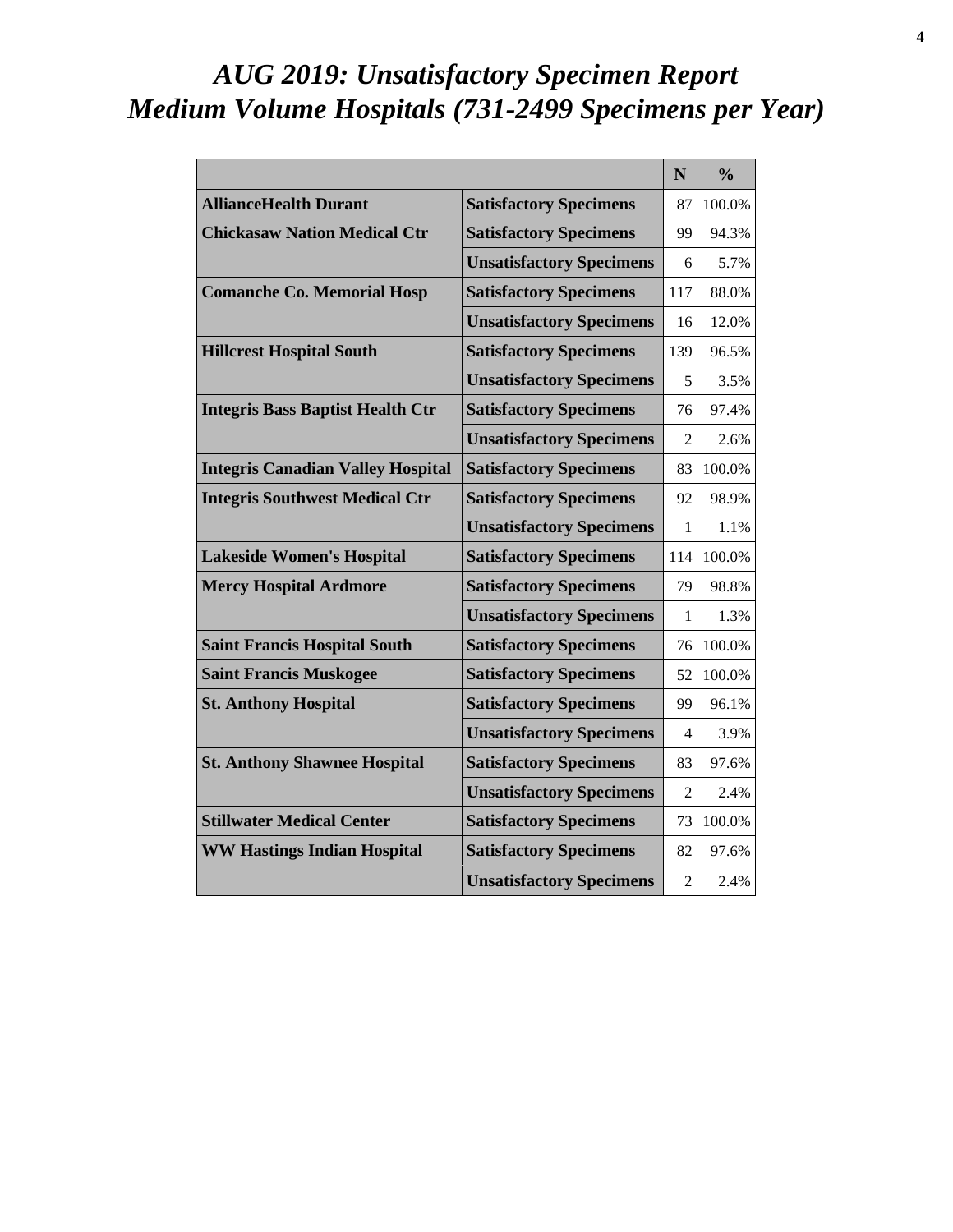#### *AUG 2019: Unsatisfactory Specimen Report Medium Volume Hospitals (731-2499 Specimens per Year)*

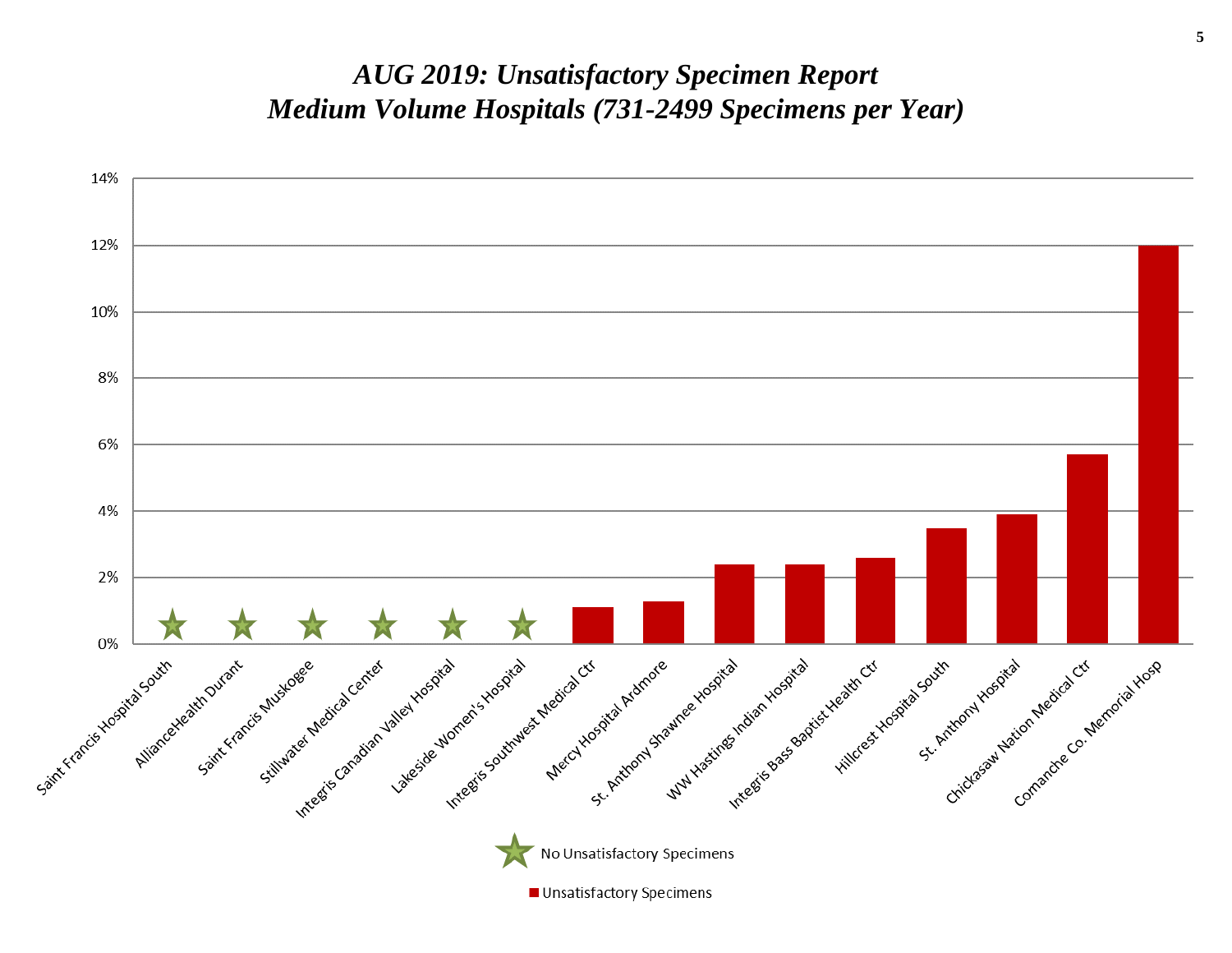# *AUG 2019: Unsatisfactory Specimen Report High Volume Hospitals (2500 or More Specimens per Year)*

|                                          |                                 | N   | $\frac{0}{0}$ |
|------------------------------------------|---------------------------------|-----|---------------|
| <b>Children's Hosp at OU Medical Ctr</b> | <b>Satisfactory Specimens</b>   | 442 | 98.9%         |
|                                          | <b>Unsatisfactory Specimens</b> | 5   | 1.1%          |
| <b>Hillcrest Medical Center</b>          | <b>Satisfactory Specimens</b>   | 266 | 98.2%         |
|                                          | <b>Unsatisfactory Specimens</b> | 5   | 1.8%          |
| <b>Integris Baptist Medical Ctr-OKC</b>  | <b>Satisfactory Specimens</b>   | 339 | 99.7%         |
|                                          | <b>Unsatisfactory Specimens</b> | 1   | 0.3%          |
| <b>Mercy Hospital Oklahoma City</b>      | <b>Satisfactory Specimens</b>   | 400 | 98.3%         |
|                                          | <b>Unsatisfactory Specimens</b> | 7   | 1.7%          |
| <b>Norman Regional Health System</b>     | <b>Satisfactory Specimens</b>   | 261 | 99.2%         |
|                                          | <b>Unsatisfactory Specimens</b> | 2   | 0.8%          |
| <b>Saint Francis Hospital</b>            | <b>Satisfactory Specimens</b>   | 567 | 97.8%         |
|                                          | <b>Unsatisfactory Specimens</b> | 13  | 2.2%          |
| <b>St. John Medical Center</b>           | <b>Satisfactory Specimens</b>   | 235 | 95.5%         |
|                                          | <b>Unsatisfactory Specimens</b> | 11  | 4.5%          |